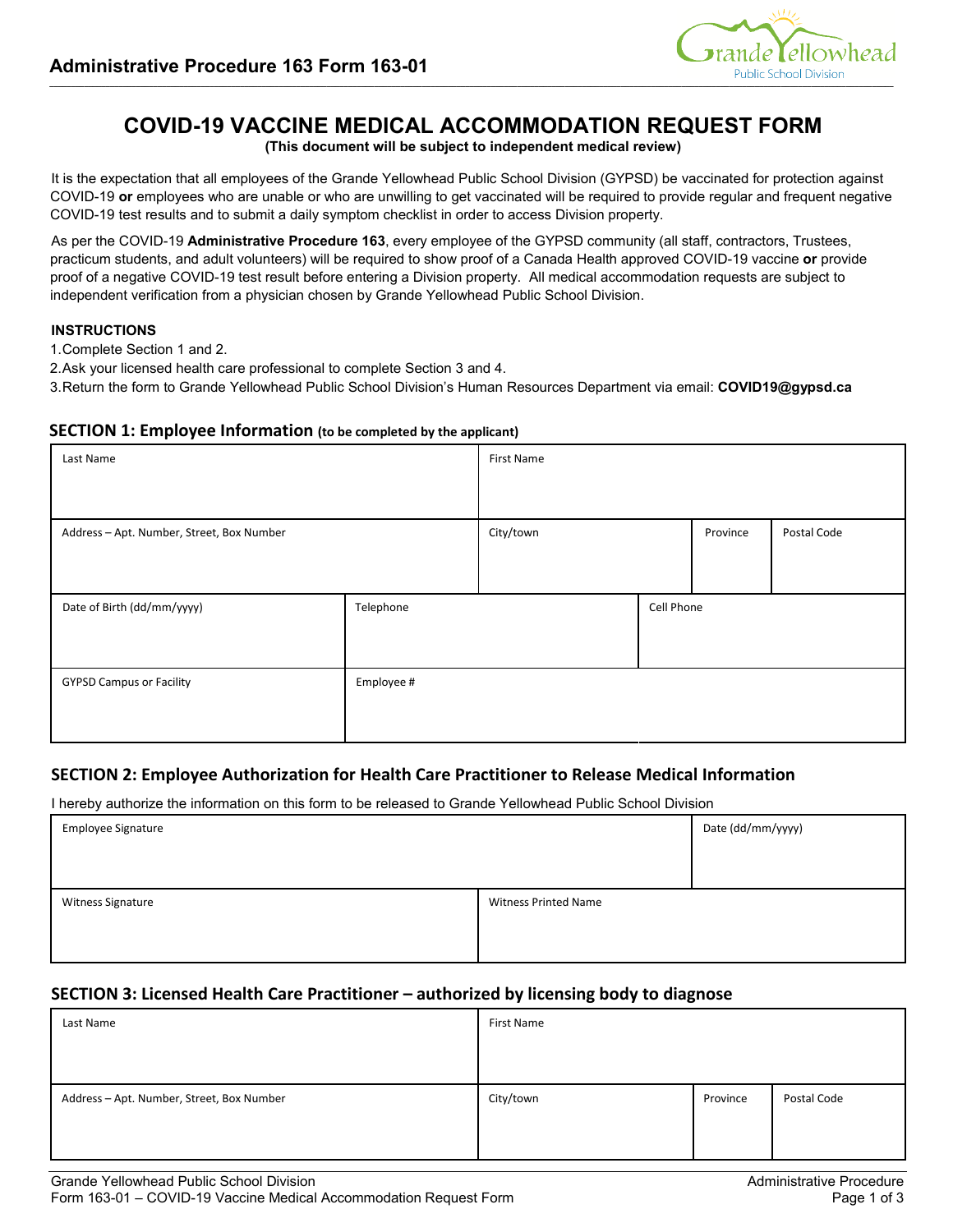| Profession                                                                                  | License Number | Telephone | Fax               |
|---------------------------------------------------------------------------------------------|----------------|-----------|-------------------|
|                                                                                             |                |           |                   |
| How long have you been treating this patient<br>for the condition which you are diagnosing? | Signature      |           | Date (dd/mm/yyyy) |

# **SECTION 4: Disability Information - must be completed by licensed health care practitioner**

Grande Yellowhead Public School Division requires your verification that the above-named employee has a disability that prevents the above-named employee from being fully vaccinated **or** is unable to provide regular and frequent negative COVID-19 test results and submit a daily symptom checklist in order to access Division property in accordance with Grande Yellowhead Public School Division's **Covid-19 Vaccination Administrative Procedure 163**. Accommodations for disability may only occur with appropriate documentation provided to the Human Resources Department.

## **Verification of Disability**

To determine whether the patient has a disability that prevents them from being fully vaccinated against COVID-19, please answer yes or no to the following.

Documented history of severe allergic reaction to a component of each Canada Health COVID-19 vaccine?

Yes No

Documented adverse reaction to the first dose of a COVID-19 vaccine that cannot be prevented from recurrence by using an alternate Government of Canada approved vaccine?

Yes No

Does the patient have other medical condition(s) which would preclude them from receiving the COVID-19 vaccine?

Yes No

If yes, provide additional detail regarding the associated functional limitations:

#### **PLEASE NOTE:**

The National Advisory Committee on Immunization recommend the following groups receive COVID-19 vaccinations:

- **Immunocompromised**
- Pregnant or breastfeeding
- **Autoimmune Condition**

The following are examples of conditions that **will not** be considered for an accommodation on the basis of disability:

- Severe allergic reactions other than that listed above
- History of vaccine side effects (without further evidence related to the COVID-19 vaccine)
- Fear of needles
- General avoidance of vaccines

A history of COVID-19 infection or positive antibody screen is not considered a substitute for vaccination and will not form the basis for an accommodation on the basis of disability.